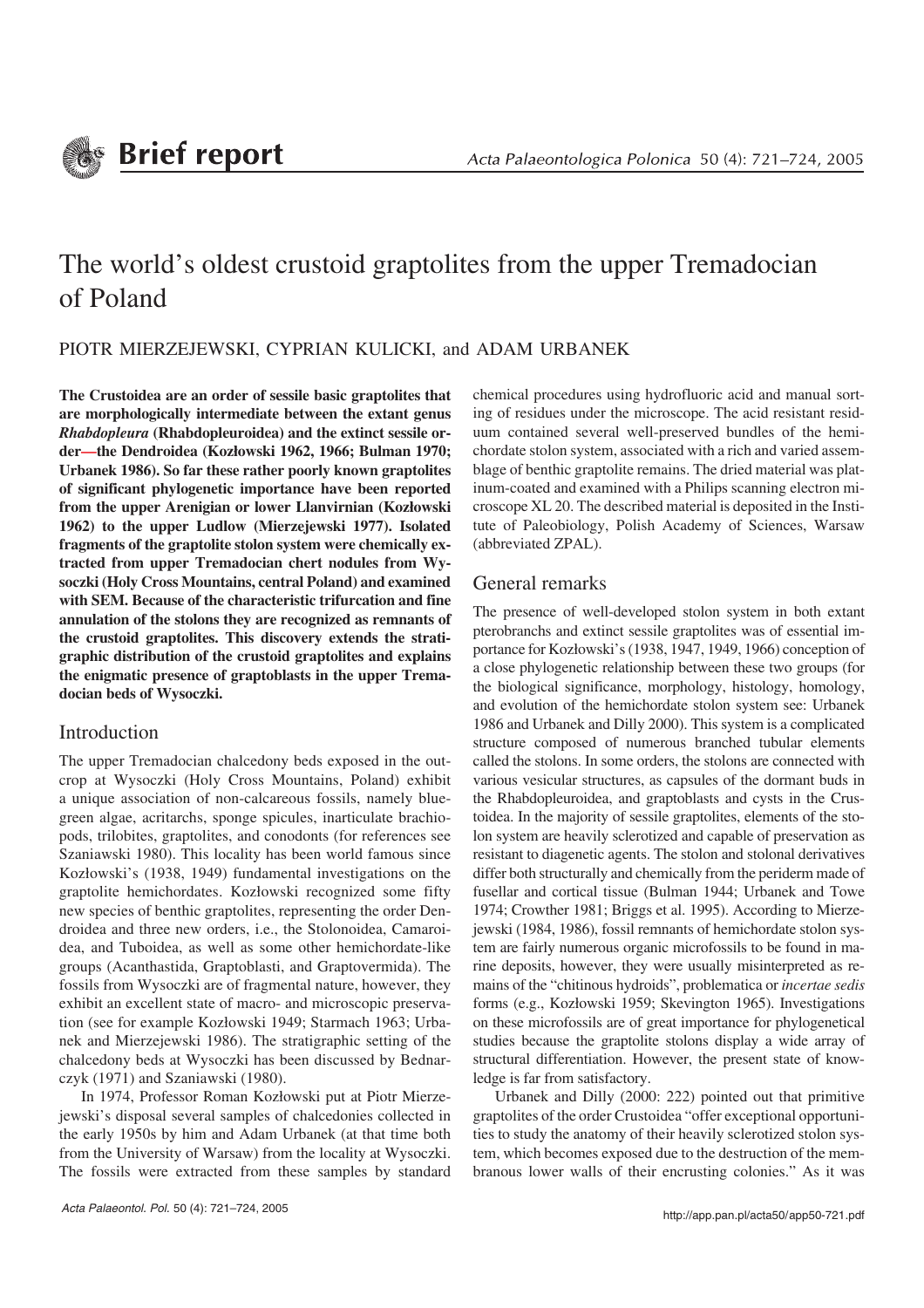

Fig. 1. Fragments of the stolon system of the Crustoidea. Wysoczki outcrop (Holy Cross Mts., Poland), upper Trema− docian. SEM micrographs. **A**, **B**, **D**. Specimens with two nodes (ZPAL G.36/1–3). **C**, **E**. Specimens with one node (ZPAL G.36/4–5). s., stolon.

shown by Kozłowski (1962), the crustoid stolons, marked with characteristic fine transverse annulations, branched regularly producing three stolons, i.e., a triad of the thecal stolons (auto− thecal, bithecal, and stolothecal stolons as a rule), similarly as in the order Dendroidea, accordingly to Kozłowski's "Wiman's rule". The beaded stolons, i.e., provided with fine transverse an− nulations, were considered a characteristic feature of the Crus− toidea by Kozłowski (1962). However, some portions of the crustoid stolons are more or less smooth (Urbanek and Mierze− jewski 1984). Single fragments of crustoid stolothecae contain− ing the stolon do not differ from the stolonal tubes of *Rhabdo− pleura* (Kozłowski 1962, 1966): they are coalescent with the lower wall of the stolonal tubes.

### Description

The material under study consists of six bundles of the graptolite stolon system displaying well−developed nodes at the point of origin of the stolonal triads (Fig. 1). Two larger specimens (0.9 and 1.1 mm) are provided with two nodes (Fig. 1A, B, D) and three smaller fragments (0.6–0.8 mm long) with one node (Fig. 1C, E). The stolons are strongly sclerotized, 0.015–0.02 mm wide, with a wall about 0.003 mm thick, made of crassal fabric showing no internal structure (Fig. 2G), and provided with char− acteristic fine transverse annulations (Figs. 1, 2). The stolons swell at the nodes of trifurcation (Fig. 2H). As observed under a light microscope, they appear to be made of jet black, opaque, and matt material.

The stolon branching in triads in these specimens is not so regular or symmetric as in the Dendroidea (see Bulman 1944: fig. 7; Kozłowski 1949: fig. 2; Urbanek 1986: figs. 2C, 3A) or in the "classic" Crustoidea as described by Kozłowski (1962: figs. 1–5; see also Bulman 1970: fig. 32,1; Mierzejewski 1984: fig. 1), but distinctly irregular or asymmetric. This irregular triad branching may be even interpreted as two diad buddings produced in a rapid succession (Figs. 1E, 2H). By comparison with Kozłowski's (1962) observations, the descendant stolons in the triads may be identified as autothecal, bithecal, and stolothecal stolons (Figs. 1, 2). As a rule, the first "diad" of the triad forms as a result of bifurcation of the parental stolothecal stolon into the very long descendant stolothecal stolon and an extremely short stolon called by us the prezooidal stolon (new term). Next, the prezooidal stolon bifurcate into the second "diad": the autothecal (sometimes with distinct vesicular dia− phragm) and bithecal stolons. Such a situation is illustrated also by Kozłowski (1962: figs. 24B, 25B) in some specimens of the crustoid graptolites *Wimanicrusta urbaneki* Kozłowski, 1962 and *W. cristaelinguata* Kozłowski, 1962.

The autothecal stolons are much shorter than bithecal ones and perforate centrally rather delicate cup−like structures, inter− preted as the most proximal parts of the autothecae (Fig. 2A, B, D, F, H). Sporadically, one can recognize indistinct traces of fusellar increments in these structures.

Sometimes, one can observe irregular shreds of pellicle−like structure connecting stolons which may be interpreted as rem− nants of the basal structureless membrane (Fig. 2C).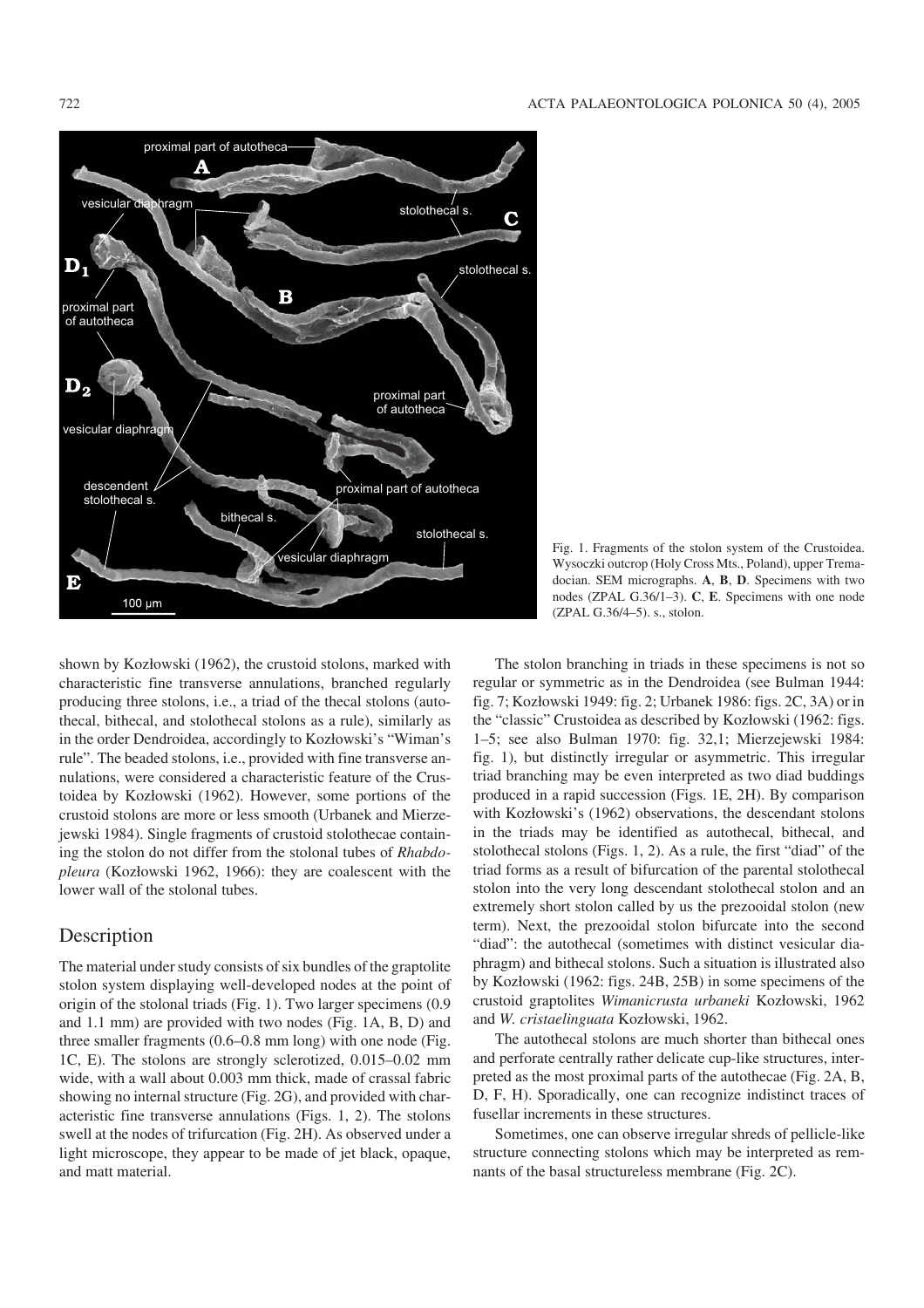#### BRIEF REPORT 223



Fig. 2. Micromorphology of the stolon system of the Crustoidea. Wysoczki outcrop (Holy Cross Mts., Poland), upper Tremadocian. SEM micrographs. **A**, **B**, **F**. Proximal part of autotheca (ZPAL G.36/1–3). **C**. Triad with ?remnants of basal membrane (ZPAL G.36/5). **D**. Triad of stolons (ZPAL G.36/4). **E**. Vesicular diaphragm near the base of autotheca (ZPAL G. 36/6). **G**. Fractured stolon showing no internal structure (ZPAL G.36/5). **H**. Distinctly asym− metric triad (ZPAL G.36/3). s., stolon. Scale bars 20  $\mu$ m.

#### Discussion

The fragments of the stolon system from Wysoczki reveal fea− tures diagnostic for the Crustoidea, namely: (i), budding in tri− ads; (ii), transverse annulations of stolons; and (iii) penetration of the autothecal stolon into the proximal part of the autotheca. Therefore, we interpret these fossils as remains of the crustoid graptolites. The crustoid stolons as described by Kozłowski (1962) differ distinctly from all known stolons of other sessile hemichordates.

The Crustoidea, are extremely rare fossils. Their stratigraphic and paleogeographic record is scanty and limited to tiny fragments of rhabdosomes (usually isolated and undeterminable remnants of autothecae and crushed stolon system) found in Ordovician and Silurian deposits. In exceptional cases, one can find crustoid colo− nies encrusting calcareous fossils (Kozłowski 1962; Mierzejewski 2000) or hardgrounds (Mitchell et al. 1993).

The significance of our finding is twofold. First, it extends the stratigraphic range of the order Crustoidea. Secondly, it clear up the puzzle of the presence of graptoblasts in the Lower Ordovician deposits.

So far, *Lapworthicrusta aenigmatica* Kozłowski, 1962 was re− garded as the earliest known crustoid graptolite: it comes from a Baltic glacial boulder of the upper Arenigian or Llanvirnian age (Kozłowski 1962). Much more precisely dated remains of the Crustoidea were noted by the late Dr. Ralph Mannil (personal in− formation in 1977) and Mierzejewski (1977) from the *Eoplaco− gnathus pseudoplanus* Zone (= Aluojan Baltic substage, Llanvir−

nian) of Estonia and Baltic drift material, respectively. Moreover, Mierzejewski (unpublished data) found *Wimanicrusta* aff*. urba− neki* in Arenigian of the Isle of Öland, Sweden.

The Graptoblasti were described by Kozłowski (1949) from Wysoczki as the intriguing hemichordate−like group, comprising two genera and thirteen species (for their taxonomic status see: Kozłowski 1962; Mierzejewski 2000), and related in some way to the pterobranchs or the graptolites because their upper surface ex− hibits the typical fusellar pattern arranged along a distinctly zigzag line. Later, Kozłowski (1962) recognized graptoblasts as a constit− uent of crustoid colonies and suggested their connection with dormancy and asexual reproduction (see also: Kozłowski 1971; Urbanek 1983, 1986; Urbanek et al. 1986; Mitchell et. al. 1993; Mierzejewski 2000). Bulman (1970) treated the Graptoblasti as Graptolithina *incertae sedis* and found their relationship problem− atic because Kozłowski's (1949) findings of graptoblasts from Wysoczki were not associated with the Crustoidea and no crustoid graptolites had not been recorded from the Tremadocian. Mierze− jewski (1977) has reported the youngest known crustoids from the Upper Silurian (Ludlow), which are associated with the youngest known graoptoblasts as well. If the specimens described here from the upper Tremadocian chalcedones of Wysoczki are indeed the remains of crustoid stolons, then the lower limits of the strati− graphic distribution of graptoblasts and crustoid remains are also coincident. Thus, the first appearance of crustoids may be in the upper Tremadocian *Drepanoistodus deltifer* conodont Zone (Sza− niawski 1980). According to the late Dr. Ralph Mannil's observa− tions (1977, and personal information in 1984), there is also coin−